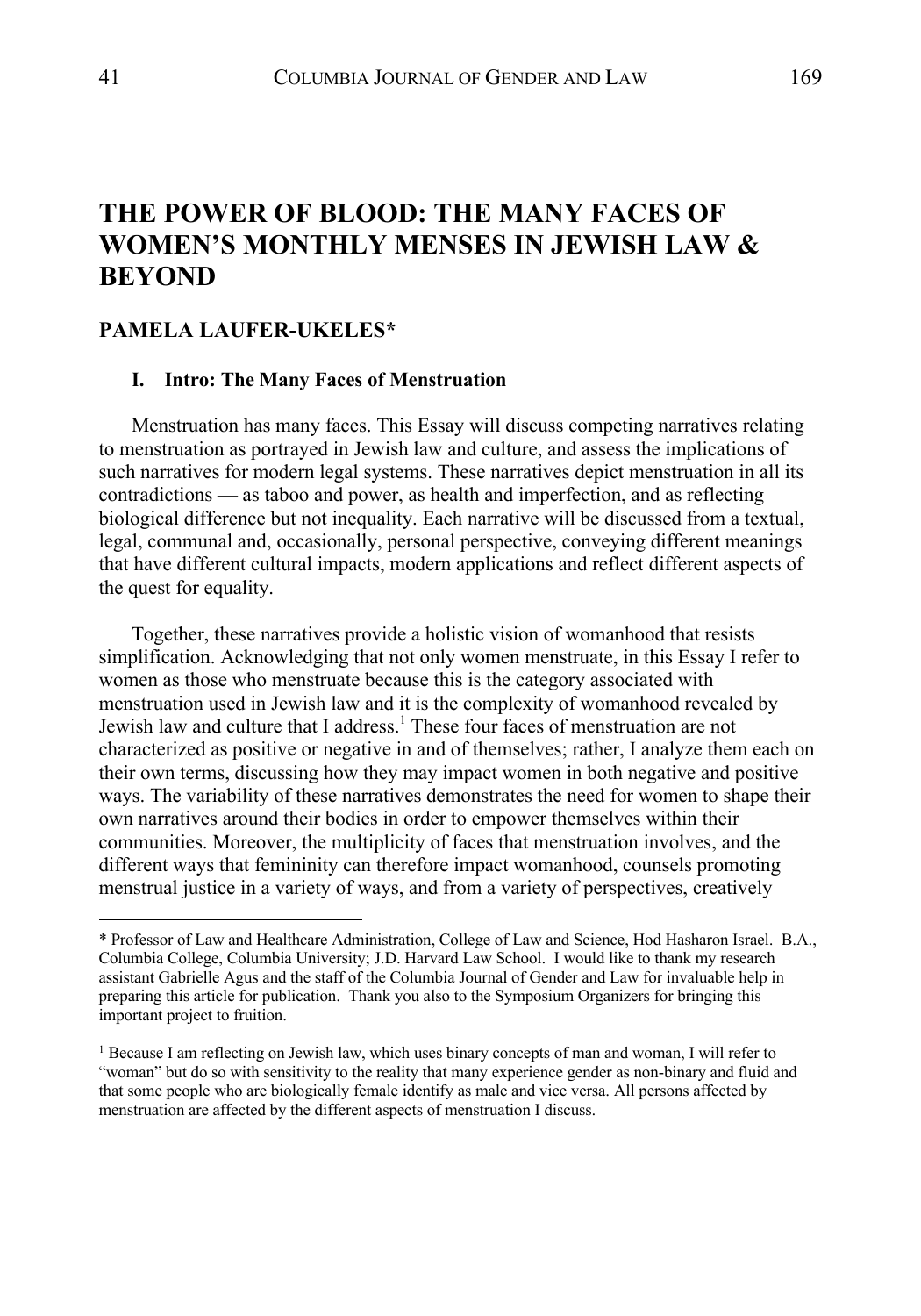empowering women by recognizing their individual complexity. In Jewish law, menstruation engenders impurity, authority, fertility, and biological difference, and each of these faces of womanhood will be discussed in turn.

#### **II. Blood as Stain and Impurity**

In Jewish law, the primary face of menstruation is impurity. When a woman menstruates, discharging blood from the vagina, Jewish law, in at times uncomfortably technical and unscientific ways, decrees that she is "*niddah*." *Niddah* means "separation" and is used to describe ritual impurity.<sup>2</sup> The law instructs that vaginal blood can contaminate and desecrate; thus, during her menstruating and seven days thereafter, a woman must separate from her husband, and historically refrain from other sacred rituals until she purifies herself by immersing in a ritual bath. $3$ 

In other instances the concept of *niddah* is associated with sexual deviance and idolatry. <sup>4</sup> It is also understood to connote "sickness" according to Rabbinic authorities or a curse according to the Babylonian Talmud.<sup>5</sup> Not all blood contaminates under Jewish law, just menstrual blood.<sup>6</sup> A man who lays with his wife during *niddah* is punishable by excommunication (*karet*).<sup>7</sup> Indeed, to ensure that men keep away from menstrual blood, some Rabbinical sources suggested that conceiving a child with a woman who is *niddah*

<sup>2</sup> The Hebrew term used for menstruation in *Leviticus* 15:19, 20, 24, 33 is *niddah*, which has as its root "ndh," meaning "separation," required due to ritual impurity,

<sup>3</sup> TUR SHULCHAN ARUCKH*, Yoreh De'ah* 183:1; 188:4; According to *Leviticus*, touching a menstruating woman yielded impurity until sunset; *Sefer Hachinuch* 182, 166.; TUR SHULCHAN ARUCKH*, Yoreh De'ah* 183:1. *See also* KALMAN KAHANA, DAUGHTER OF ISRAEL LAWS OF FAMILY PURITY (1973) (complete guide to the laws of Niddah).

<sup>4</sup> *Ezekial* 7:19; *Lamentations* 1:17; *Ezra* 9:12 (using niddah to refer to ritual impurity).

<sup>5</sup> Ibn Ezra Commentary on Leviticus 20-:18 (referring to *niddah* as illness); Maimonides, MISHNAH TORAH, *ISUREI BIAH* (prohibitions on sex) ch. 4: 21 (referring to *niddah* as a sickness); *Eruvin* 100b (BABYLONIAN TALMUD).

<sup>6</sup> Maimonides, MISHNAH TORAH, *ISUREI BIAH* (prohibitions on sex) 5:5, 6.

<sup>7</sup> Tirzah Meachem, *An Abbreviated History of the Development of the Jewish Menstrual Laws*, *in* WOMEN AND WATER, 23, 24 (Rachel Wasserfall, Ed. 1999) (hereinafter, "Women and Water").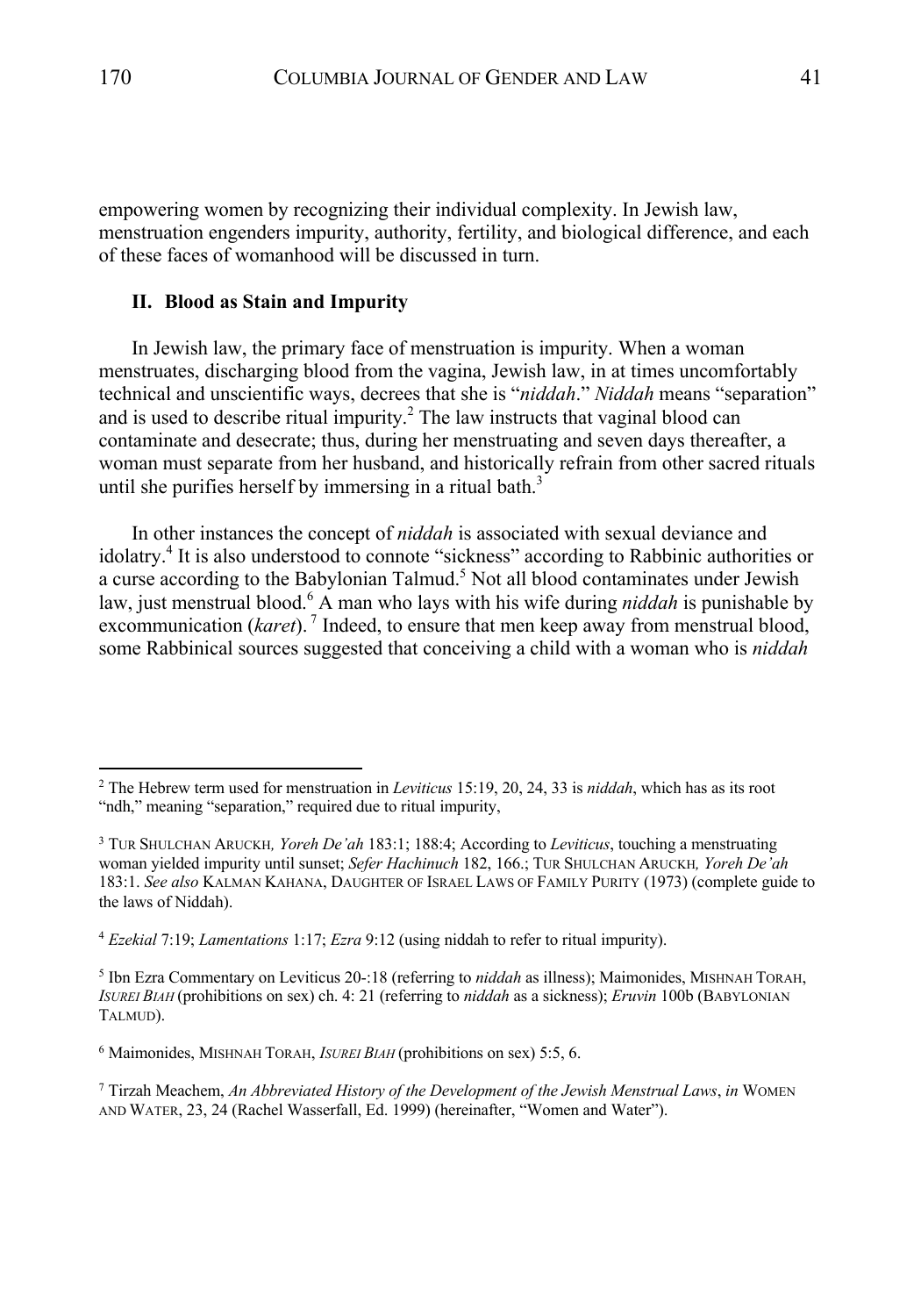will spiritually pollute him and his offspring thereafter by rendering the child illegitimate (*mamzer*). 8

This characterization of natural female biological processes as defiling can be experienced as rejection and degradation.<sup>9</sup> Indeed, I had a female Jewish law instructor, considered widely to be a great scholar, who studied these laws in such detail that she could not contemplate marriage. She explained that she would not subject herself to purification rituals because of her body's natural (and life-giving) processes. However, she would also not put a man in the position of needing to break the law in order to touch his wife. In fact, the perceived unfairness of these laws' treatment of the female body became so overwhelming to her that she left the study of Jewish law entirely.

Other Jewish law scholars try to distance themselves from such desecrating symbolism, focusing on the more technical aspects of the process of women's purity rituals, <sup>10</sup> comparing them to impurity resulting from the spilled seed from ejaculation outside of sex.<sup>11</sup> Ritual acts that separate times of the month need not necessarily imply illness or subordinate women, despite semantics. Indeed, many religious couples find the constant renewal after times of separation refreshing and beneficial to their relationships.

While this perspective may seem remote, it is also still relevant. Blood physically sullies the body in real and messy ways. Although we might have a sense of when it is expected, the menses exact arrival comes as a surprise each month.<sup>12</sup> Studies demonstrate that menstrual "leaks" are common in every menstrual cycle,<sup>13</sup> resulting in lack of preparation with necessary products, causing absence from various educational and

<sup>8</sup> Shaye J.D. Cohen, *Purity, Piety, and Polemic: Medieval Rabbinic Denunciations of "Incorrect" Purification Practices*, *in* WOMEN AND WATER 82, 85.

<sup>9</sup> *See e.g.,* Howard Eilberg-Schwartz, THE SAVAGE IN JUDAISM (1990); Paula Hyman, *The Other Half: Women in the Jewish Tradition*, *in* THE JEWISH WOMAN 110-112 (E. Koltun ed. 1976).

<sup>&</sup>lt;sup>10</sup> Norman Lamm, A HEDGE OF ROSES 40 (1966).

<sup>11</sup> Meachem, *supra* note 77, at 24-25.

 $12$  Daily temperature checks can provide more clarity, but such careful charting is rare in modern times, unless a woman is closely tracking her fertility in order to conceive. *See generally* TONI WESCHLER, TAKING CHARGE OF YOUR FERTILITY (2015).

<sup>13</sup> Allison Sadlier, *Should Feminine Hygiene Products be Free?* NY POST (December 3, 2019), https://nypost.com/2019/12/03/should-feminine-hygiene-products-be-free/) [https://perma.cc/EQF4-HJNW].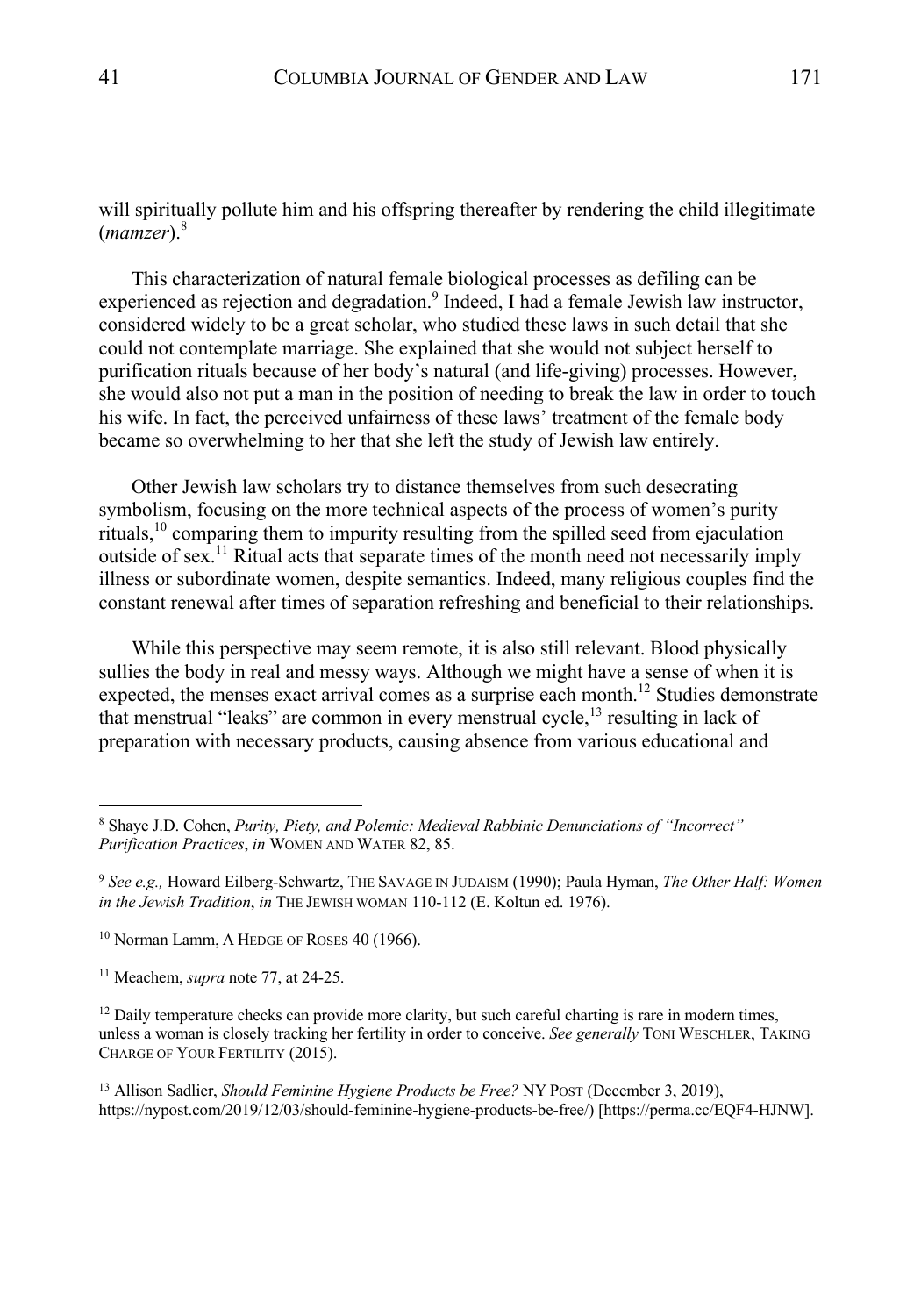professional functions.<sup>14</sup> Therefore, those who menstruate may experience panic and unsightly stains in public, creating the potential for embarrassment and shame every month.

In this regard, the laws of the workplace and public spaces abandon women in a manner that reinforces menstruation as sickness. Tampons and pads are rarely available, even for purchase, in public facilities. Since menstruation is a regular concern for over fifty percent of the population, this reality is difficult to explain. Toilet paper is free and accessible, why are sanitary napkins different?<sup>15</sup> The intuitive explanation is that blood, or any sign of it, is better hidden. Similar to disgust towards public breastfeeding, there is a distaste for public allusions to menstruation.<sup>16</sup>

Moreover, sanitary products are not cheap.<sup>17</sup> Women living below or near the poverty line often struggle to access products allowing them to maintain regular life during menstruation. Only a few states obligate public high schools to provide sanitary products in bathrooms.<sup>18</sup> New York has banned taxes on such products.<sup>19</sup> And one, singular town in Massachusetts, requires the free public dissemination of tampons and napkins.<sup>20</sup> Some states mandate providing menstrual products in correctional facilities and shelters, but the

 $15$  *Id.* 

<sup>17</sup> Awareness about "period poverty" is growing. *See e.g.,* Margaret E. Johnson et. al., *Title IX & Menstruation*, 43 HARV.J. L. & GENDER 225, 252 (2020).

<sup>18</sup> *Id.* at 255- 56 (Showing that only New York, New Hampshire, Illinois, California, and Georgia obligate public high schools to provide sanitary products in bathrooms).

<sup>19</sup> Abigail Jones, *New York Terminates the Tampon Tax*, NEWSWEEK (July 21, 2016), https://www.newsweek.com/new-york-tampon-tax-cuomo-periods-tampons-menstruation-donald-trump-482918) [https://perma.cc/8HP2-YMFE] (showing many states still have such a tax).

<sup>20</sup> *Mass Town to be the First in the U.S. to Require Tampons in Public Bathrooms*, CLEANLINK, https://www.cleanlink.com/news/article/Mass-Town-To-Be-First-In-US-To-Require-Tampons-In-Public-Bathrooms--23955 [https://perma.cc/W88Y-VXCK].

<sup>14</sup> *Id.*

<sup>&</sup>lt;sup>16</sup> Emily Peck, *Free Tampons Should be a Human Right*, HUFFINGTON POST (March 8, 2016), https://www.huffpost.com/entry/free-tampons-human-right\_n\_56deffbce4b03a40567a1e33 [https://perma.cc/FLR2-SX22].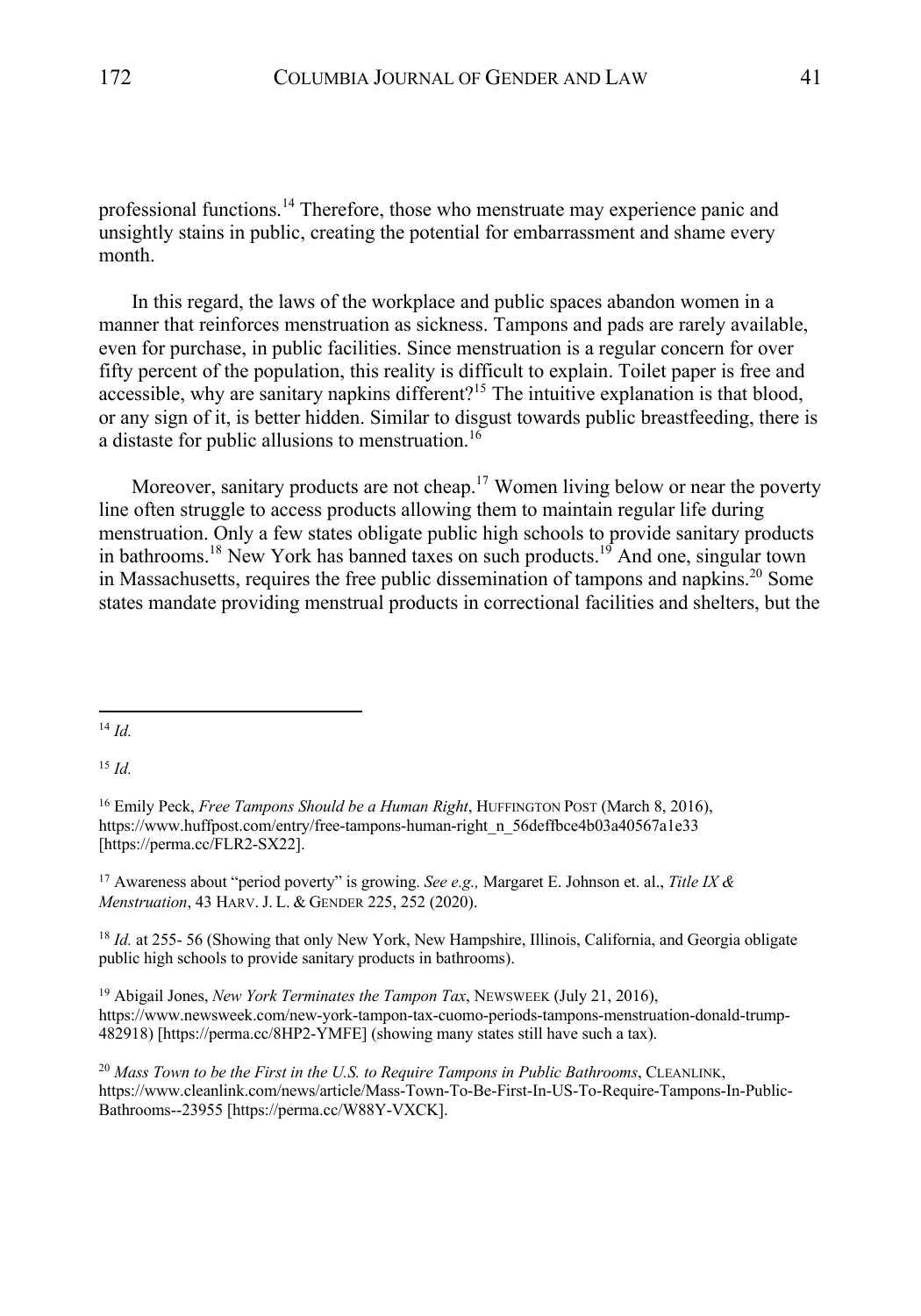majority do not, posing enormous expenses on poor and captive women.<sup>21</sup> It is surprising that these services are so rare and recent, reflecting the hidden nature of these problems.

Even the name "sanitary products" signals uncleanliness. The filth translates to a sort of "shame" and culpability that a woman should just deal with, without expecting accommodations.

## **III. Menses as Sexual Authority**

Having started with the most potentially demeaning face of menstruation, next I explore the power of menstruation to empower. After hearing me speak about the limited role of women in public prayer and the plight of women who are chained wives (*agunot*), a fellow follower of the Jewish laws of impurity said to me, "But how about *mikveh* (ritual bathhouses)? That is where women have all the power!"

For women who accept the dictates of Jewish law, the flipside of being required to separate until purification, is that only a woman can make herself, and her body, available to her husband. Women determine when the days of menstruation (and then seven clean days) have passed allowing for purification, placing a great responsibility on women in a system of Jewish laws in which most commandments are placed on men. Many Jewish women who practice the laws of ritual purity find this authority empowering.<sup>22</sup> In Jewish culture, women are, essentially, the arbiters of sex.<sup>23</sup> Although such intimate negotiations are overwhelmingly secretive, research demonstrates that such power is wielded by women who use this authority in determining when to purify to avoid sexual relations when unwanted.<sup>24</sup> Being the responsible party for when the sexual act is permissible, gives women power in orchestrating sexuality, a context in which men are often perceived as dominant. <sup>25</sup> Relationships are complicated, and resisting sex can create

<sup>21</sup> Margaret E. Johnson, *Menstrual Justice*, 53 U.C. DAVIS L. REV. 1, 59 (2019).

<sup>22</sup> Tova Hartman & Naomi Marmon, *Lived regulations, systemic attributions: Menstrual Separation and Ritual Immersion in the Experience of Orthodox Jewish women*, 18(3) GENDER & SOC'Y*,* 389, 397-99 (2004).

<sup>23</sup> *Id.* at 399. I only refer in this Essay to heterosexual sex because this is the sex governed by Jewish law.

<sup>24</sup> *Id.*; Nathalie Zemon Davis, WOMEN ON THE MARGINS (1995); Rachel Wasserfall, *Bargaining for Gender Identity* 29(4) ETHNOLOGY 327–40 (1990).

<sup>25</sup> Diane Richardson, *Sexuality and Male Dominance, in* INTRODUCING WOMEN'S STUDIES 74, 74 (1993) ("Most feminists would agree that men's power over women, economically and socially, affects sexual relationships;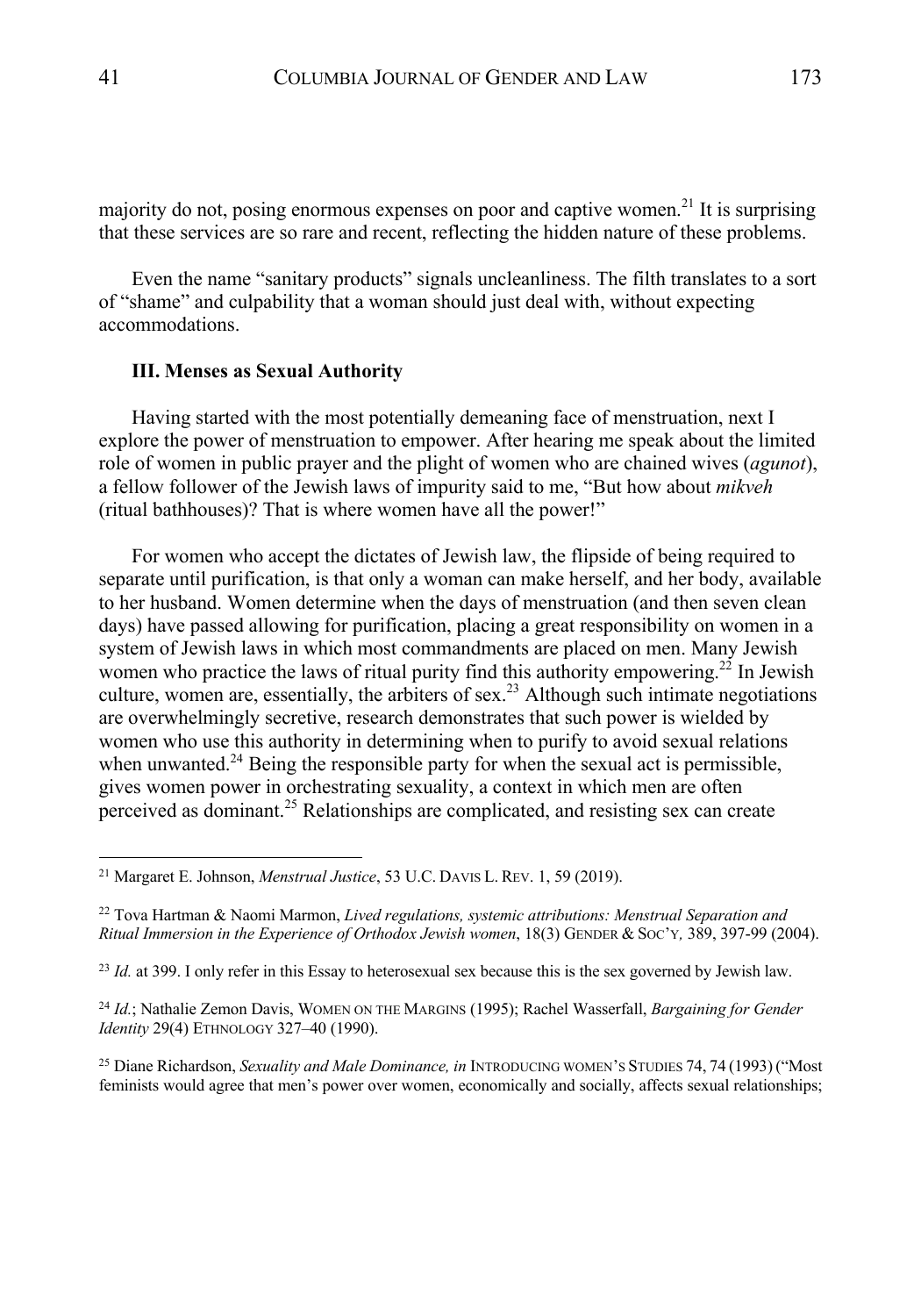hostility and discord. Therefore, under Jewish law, women may feel empowered by their ability dictate the timing of the sexual encounter when it is most welcomed and on their own terms. 26

There is an assumption that a woman wants to be able to touch her husband, and therefore will rush "to be purified."27 Jewish law further assumes that a woman's power lies in making herself desirable to her husband.<sup>28</sup> Moreover, this power to determine readiness for purification can result in women being pressured to use the mikveh in order to make themselves available for sex. Indeed, during the coronavirus pandemic, some women announced that they would not immerse for fear of contagion in public baths,<sup>29</sup> but there was pressure to keep *mikvehs* open despite the closure of schools and synagogues.<sup>30</sup> Furthermore, when questions arise regarding whether menstruation has sufficiently ceased (stains that can be a sign that she is not ready to purify), Jewish law instructs a woman who is unsure about her *niddah* status to consult with a (male) Rabbinical figure. Shifting authority from a woman's control to Rabbinical control creates pressure and may undermine her sense of dignity,<sup>31</sup> making her feel complicit in her own subordination. Many women therefore choose to make these determinations on their own  $32$ 

Despite such pressures, the implicit power wielded by women under Jewish law to convey readiness for sex can be instructive in modern law. The restriction on sex breaks the dichotomy between consent and refusal by adding a spiritual element to the

<sup>28</sup> *Id.*

<sup>29</sup> Kelsey Ogood, *Is the Mikveh Safe from Covid-10*, FORWARD (March 29, 2020), https://forward.com/life/442617/is-the-mikveh-safe-from-covid-19-some-women-opt-for-the-ocean/ [https://perma.cc/GB8H-VFDL].

<sup>30</sup> Sam Sokol, *Women's Ritual Baths Remain Open*, TIMES OF ISRAEL (March 31, 2020), https://www.timesofisrael.com/womens-ritual-baths-remain-open-during-pandemic-but-fail-to-wash-awayfears/ [https://perma.cc/BGE9-7WC6].

<sup>32</sup> *Id.* at 397.

generally speaking, women have less control in sexual encounters than do their male partners, and are subjected to a double standard of sexual conduct which favours men.").

<sup>26</sup> Hartman & Marmon, *supra* note 21, at 400.

<sup>27</sup> *Niddah* 31b (BABYLONIAN TALMUD).

<sup>31</sup> Hartman & Marmon, *supra* note 21, at 396.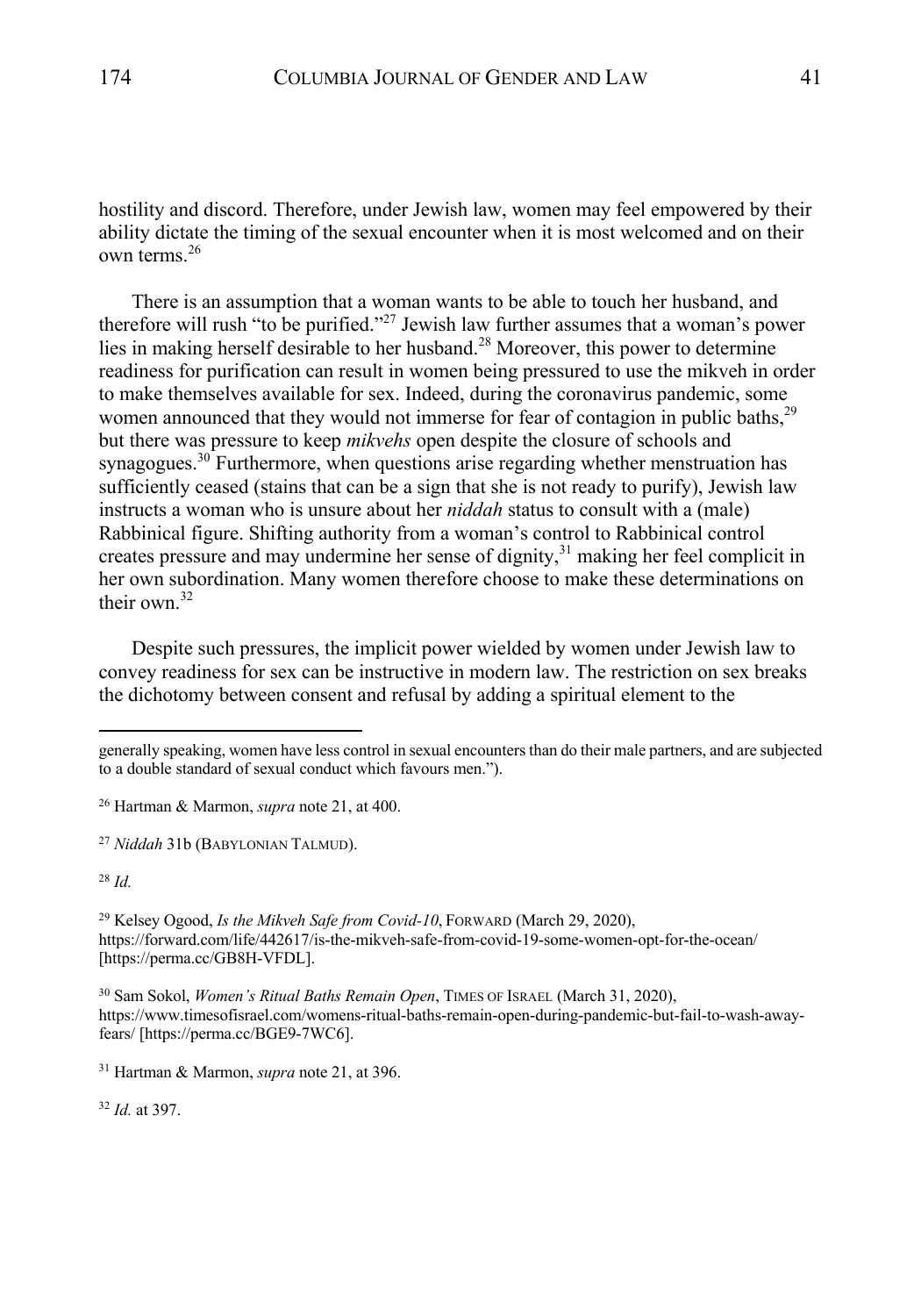conversation. Robin West has argued that sexual relations should not just be subject to consent, but should also be wanted; autonomy is not sufficient, rather, conditions for desire must be in place to facilitate an invited sexual encounter.<sup>33</sup> West argues that even consensual sex, if unwanted, can cause various harms.<sup>34</sup> Thus, West advocates for promoting conditions that facilitate sex that is "welcomed" and not merely consented to.<sup>35</sup> Requiring women to act affirmatively to purify, and then relate their readiness to their husbands, may facilitate more invited and welcomed sexual relations. In the context of secular law, more can be done to facilitate welcomed sexual encounters by improving the conditions under which consent is given and by more broadly promoting equality substantively, without overreliance on the sufficiency of liberal accounts of consent. In the context of ongoing inequality and social pressures, and the general complexity of relationships, although lack of consent may be used to demarcate assault, consent is not always sufficient demarcation for promoting beneficial sexual encounters. To avoid confrontations and hostility, women may feel pressured to consent to unwanted sex, which can still be harmful to them. Sexual harassment, especially in the #MeToo era, instructs that the space between coercion and consent is often not sufficient to protect women in the face of weighty power imbalance and societal pressure; women too often consent even when the sexual encounter is not desired. Thus, reflecting the reality of compromised autonomy and complex social relationships, Jewish law provides insight into creating conditions that facilitate sexual encounters that are not just consensual, but also invited.

## **IV. Fertility as Purpose and Determinism**

We now shift from the potentially empowering underside of menstruation to its pragmatic side. The act of having one's period signals fertility and the ability to create life, which is the most valued commandment in Jewish law. Indeed, Talmudic scholars emphasize this connection, explaining that when a woman has menstrual blood she is

<sup>34</sup> *Id.* at 233.

<sup>35</sup> *Id.* at 243.

<sup>33</sup> Robin West, *Sex, Law and Consent*, *in* THE ETHICS OF CONSENT 221, 224 (Miller & Wertheimer 2010).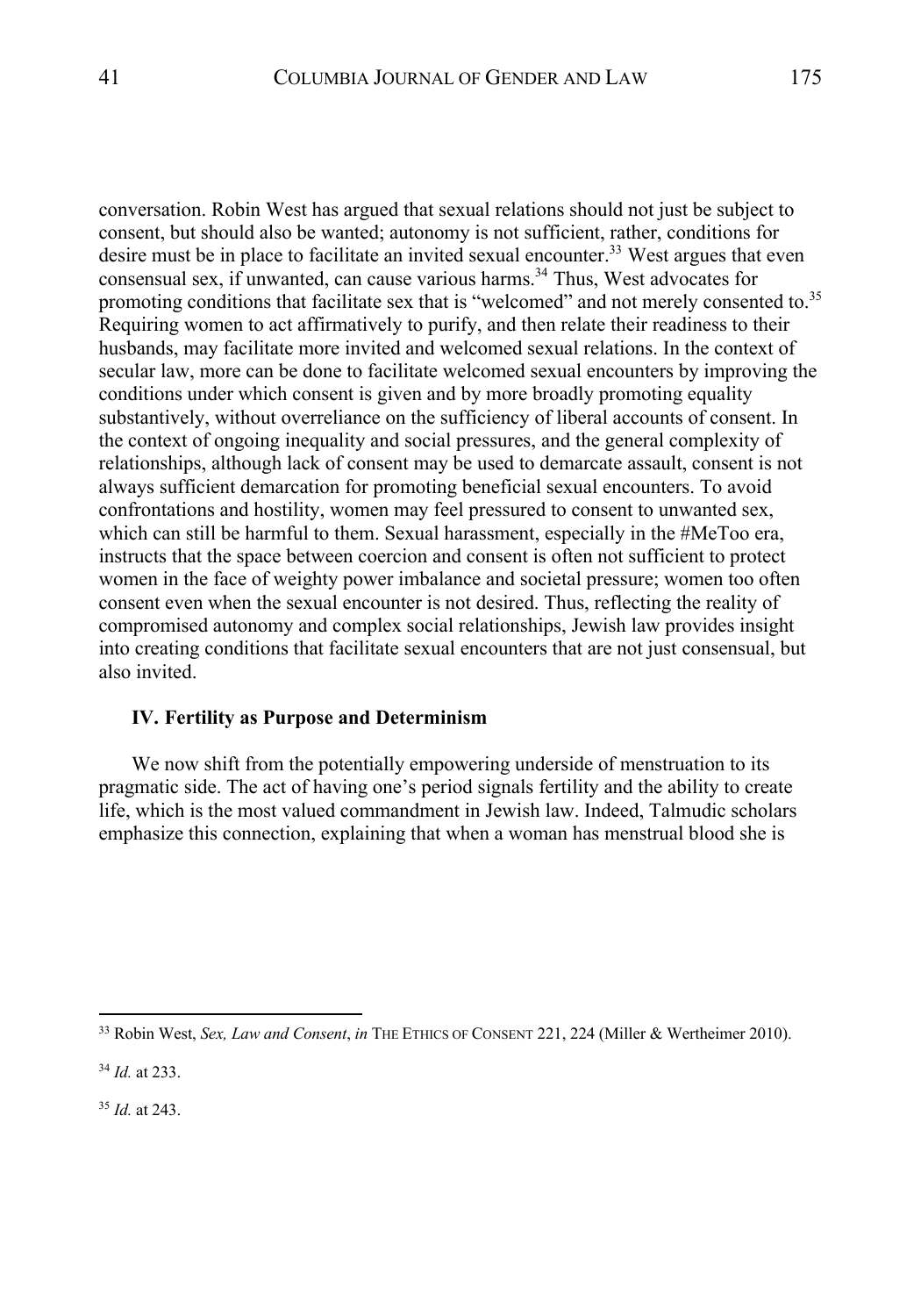fertile; when she does not, she has lost her fertility.<sup>36</sup> Rabbis have even opined that the more menstrual blood, the more fertile.<sup>37</sup>

The commandment to reproduce is imperative upon men under Jewish law, at the very least requiring one child, but usually deemed necessary to have two children.<sup>38</sup> According to Jewish law, a man should not marry an infertile women unless he already has children with another woman.<sup>39</sup> And, ultimately, if a man unknowingly marries an infertile woman, he can divorce her without paying her the *ketubah* (contractual bride price) agreed to before the marriage and intended to sustain her upon divorce until she can find an alternative source of income. <sup>40</sup> This is the case even if the woman did not commit fraud or have reason to know she was infertile. Moreover, since polygamy has been outlawed under Jewish law, a man is supposed to divorce his wife if she cannot bear him children. $41$ 

Such divorce laws, which are still potentially relevant today in Israeli divorce, incorporate Jewish law and centralize fertility in women's lives. This emphasis on procreation has mobilized Israel to be a pioneer in alternative reproductive techniques, including surrogate motherhood, because the alternative is the need for a divorce.<sup>42</sup>

<sup>39</sup> Maimonides, MISHNAH TORAH, *Ishot* (women)15:7; Maimonides, MISHNAH TORAH, *Issurei Biah* (prohibitions on sex) 21:26; TUR SHULCHAN ARUCH*, Even Ha'ezer* 1:8.

<sup>40</sup> TUR SHULCHAN ARUCH*, Even Ha'ezer* 117:4.

<sup>41</sup> *See* MISHNAH, *Yevamot* 6:6 ("No man may abstain from keeping the law "Be fertile and increase" (*Genesis*  1:28), unless he already has children: according to the School of Shammai, two sons; according to the School of Hillel, a son and a daughter, for it is written, "Male and female He created them" (*Genesis* 5:2). If he married a woman and lived with her ten years and she bore no child, it is not permitted him to abstain [from fulfilling this legal obligation]."); Pinhas Shifman, *New Reproductive Technologies and Jewish Law*, 12 JEWISH L. ANN. 127, 133-135 (1997); Pinhas Shifman, *A Perspective on Surrogate Motherhood in Jewish Law*, *in* FRONTIERS OF FAMILY LAW 79 (Andrew Bainham and David S. Pearl Eds. 1993); Pamela Laufer-Ukeles, *Gestation; Work for Hire or the Essence of Motherhood? A Comparative Legal Analysis,* 9 DUKE J. GENDER L. & POL'Y 91, 21 (2002).

<sup>42</sup> *Id.*

<sup>36</sup> "R. Yehuda says: 'Every vine [woman] has wine [menstrual and virginal blood] within her. But one which does not have wine [menstrual and virginal blood] within her—she is dorqetei [infertile].'" MISHNAH, *Niddah* 9:11.

<sup>37</sup> *Niddah* 64b; *Ketubot* 10b (BABYLONIAN TALMUD).

<sup>38</sup> *See* MISHNAH, *Yevamot* 6; *Yevamot* 61b (BABYLONIAN TALMUD); *Sefer Hachinuch*, Commandment 1 (based on Genesis 1:28).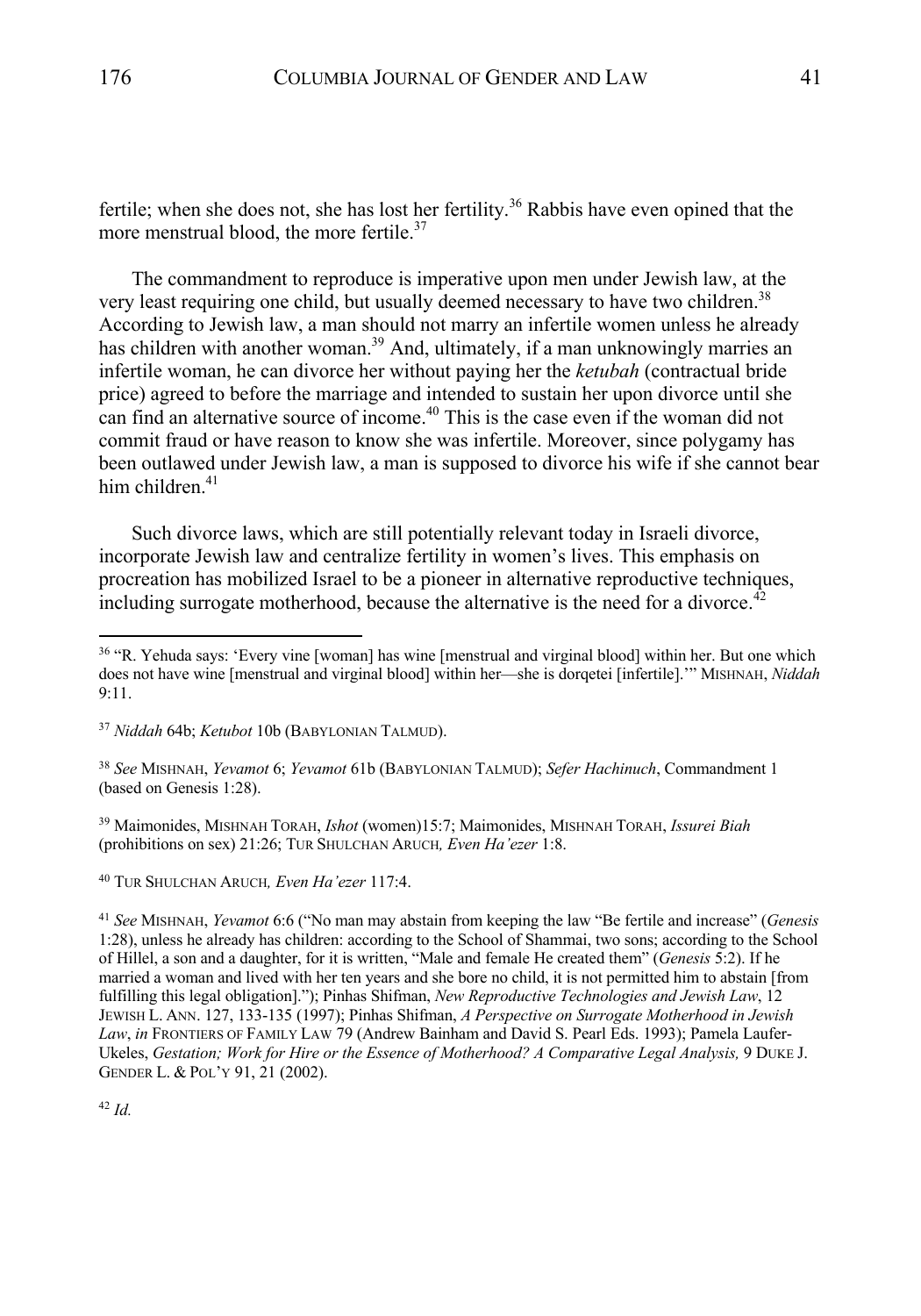Unique among developed countries, Israel's birthrate stands above 3 children per woman across the population.<sup> $43$ </sup> More money is spent on IVF per capita in Israel than in any other country in the world – enough IVF cycles for birthing two children per couple.44 Not having children in Israel is widely perceived as deviant, limiting free choice for women, and making motherhood deterministic.45 Israeli law generally emphasizes the importance of motherhood, creating obstacles for women's equality. For instance, exemptions are required for women's military service in the case of marriage or pregnancy, impacting women's equality in Israel as women's service in the army is crucial for professional advancement. 46

Beyond the borders of Israel, for women who have been ill, undergone chemotherapy or suffer from infertility, the impact of "losing" one's period cannot be overstated. After years of chemotherapy, a friend rejoiced at her period's return. For her, despite its unpleasantness, it signaled wellness and vitality. Culturally, and as a matter of social policy, more can be done to ensure that women feel they have choices and that infertility is not perceived as deviant, needing a cure, or a sign of lost vitality. In the same way that menstruation is hidden, menopause is not sufficiently discussed, and contending with these topics is essential to women's health.

### **V. Menstrual Cycles as Differentiation**

Finally, menstrual cycles denote biological differences between men and women.<sup>47</sup> An extension of menstruation as defilement requiring separation and the practice of relegating women to so-called "menstruation" huts has threatened women's lives, exposing them to extreme weather conditions, animal attacks, and sexual violence,

<sup>&</sup>lt;sup>43</sup> World bank fertility rates point to the number in 2020 as 3.09 in Israel and 3.6 in the West Bank and Gaza. World Bank Group, *Fertility rate, total (births per woman) - Israel, West Bank and Gaza,* DATA.WORLDBANK.ORG, https://data.worldbank.org/indicator/SP.DYN.TFRT.IN?locations=IL-PS [https://perma.cc/NWB7-WL6N].

<sup>44</sup> *See* Daniel Sperling, *Commanding the "Be Fruitful and Multiply" Directive: Reproductive Ethics, Law, and Policy in Israel*, 19 CAMBRIDGE Q. HEALTHCARE ETHICS 363-71 (2010).

<sup>45</sup> *See e.g.,* Larissa Rememnick, *Childless in the Land of Imperative Motherhood: Stigma and Coping Among Infertile Israeli Women,* 43 SEX ROLE 821, 822-24 (2000).

<sup>46</sup> *See* Pamela Laufer-Ukeles, *Cross-Dressers with Benefits: Female Combat Soldiers in the United States and Israel*, 41 U. BALT. L. REV. 321, 343-44 (2012).

<sup>&</sup>lt;sup>47</sup> The exception is transgender men who menstruate.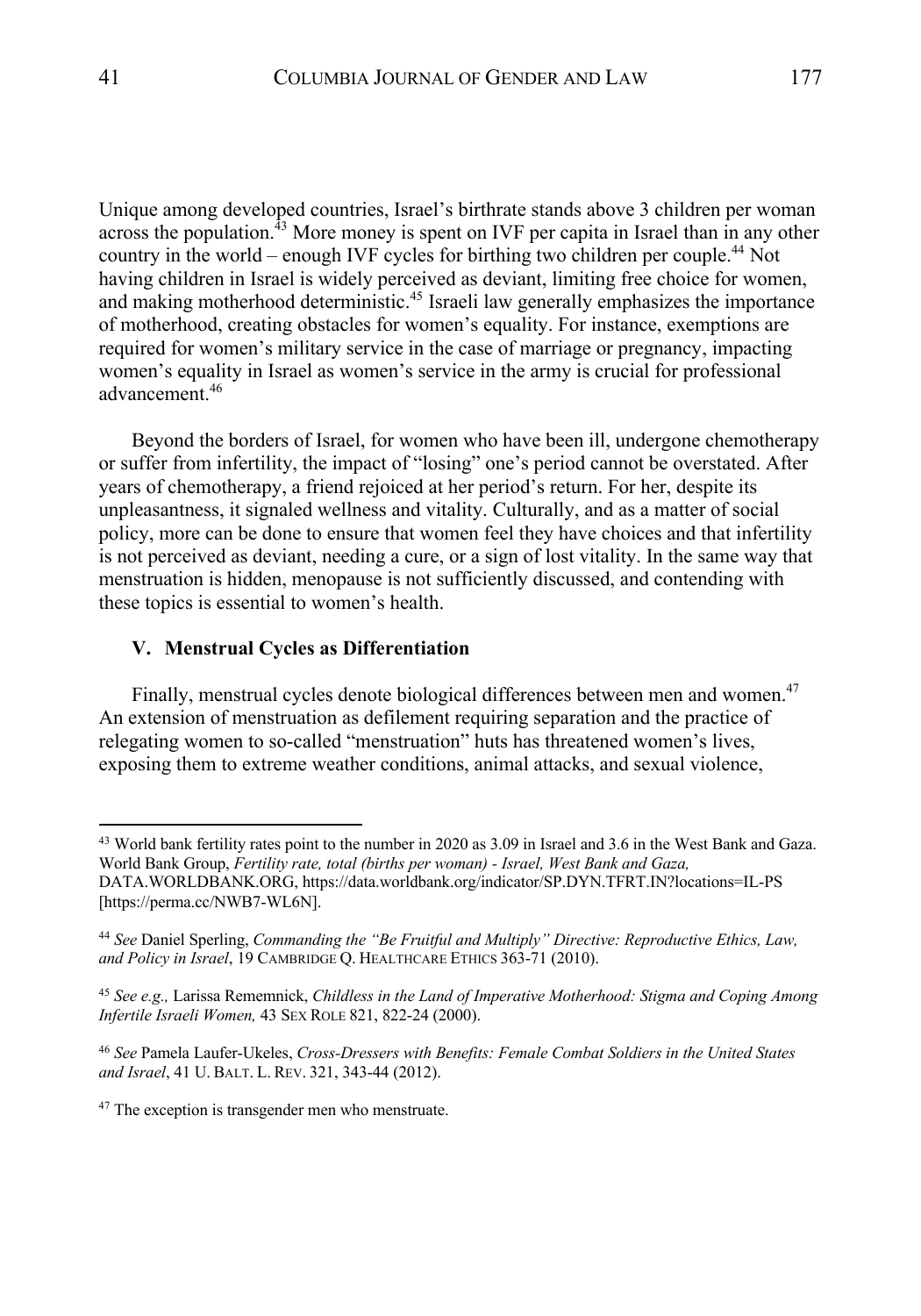causing fatalities and scandals in places like Nepal (Hindu custom).<sup>48</sup> Indeed, difference – and separation – can be threatening as separation often leads to subordination and exclusion. This is an understandable historical fear pointed to by modern critics of feminist movements that seek gender-specific accommodations who fear that recognizing difference leads to determinism and discrimination. Fear of stereotypes have led many women, liberal feminists in particular, to shun accommodations that could promote more substantive equality. $49$ 

Equal protection law, the primary means of securing equality in the United States, rests on the belief that people who are similarly situated should be treated the same,<sup>50</sup> helping to secure rights for women and minorities in the workplace. However, when it comes to pregnancy, breastfeeding, issues of stature and size, women fare much worse. As a matter of constitutional law, the United States does not provide paid maternity leave, mandate protection of public breastfeeding, or even guarantee equal opportunity in the military. Menstruation is an unseemly symbol of biological difference, and therefore it is not surprising that it receives no recognition or protection.

But, separation and differentiation does not inevitably lead to debasement. Some women attest to the benefits of separate schooling and cultural practices. Even in the context of separation huts, some women find the respite from their regular, tedious lives desirable, facilitating female bonding and empowerment. <sup>51</sup> Indeed, ignoring difference also harms women, obscuring the ways laws do not recognize or support women's biological realities. The lack of accommodations for pregnancy and other biological differences can have a significant negative impact on women's professional success and financial wellbeing. If we are really comfortable in our own skin, biological difference must be celebrated, not ignored – pregnancy, breastfeeding, and menstruation are biological triumphs. Women cannot settle for gender neutrality as the only path to empowerment. Instead, like Catherine Mackinnon argues, women should have it both

<sup>50</sup> *See e.g.,* Craig v. Boren, 429 U.S. 190 (1976).

<sup>51</sup> Inbal Cicurrel & Rachel Sharaby, *Women in Menstruation Huts, Variations in Preserving Purification Customs among Ethiopian Immigrants*, 23 JOURNAL FEM, ST. *in* RELIGION 69, 78, 81-84 (2007).

<sup>48</sup> Tracey Shelton, *Menstruation Huts still Widespread in Nepal, Despite Being Outlawed*, ABC PREMIUM NEWS (10 Dec. 2019); GLORIA STEINEM, OUTRAGEOUS ACTS AND EVERYDAY REBELLIONS 366-69 (1986) (referring to menstruation huts as a means of excluding and subordinating women).

<sup>49</sup> *Cf.* Gillian Lester, *A Defense of Paid Family Leave*, 28 HARV.J.L. & GENDER 1, 10-11, 23-24, 49-50, 79 (2005) (discussing fear of stereotypes in the context of maternity leave); *See also* Johnson, *supra* note 17, at 62.